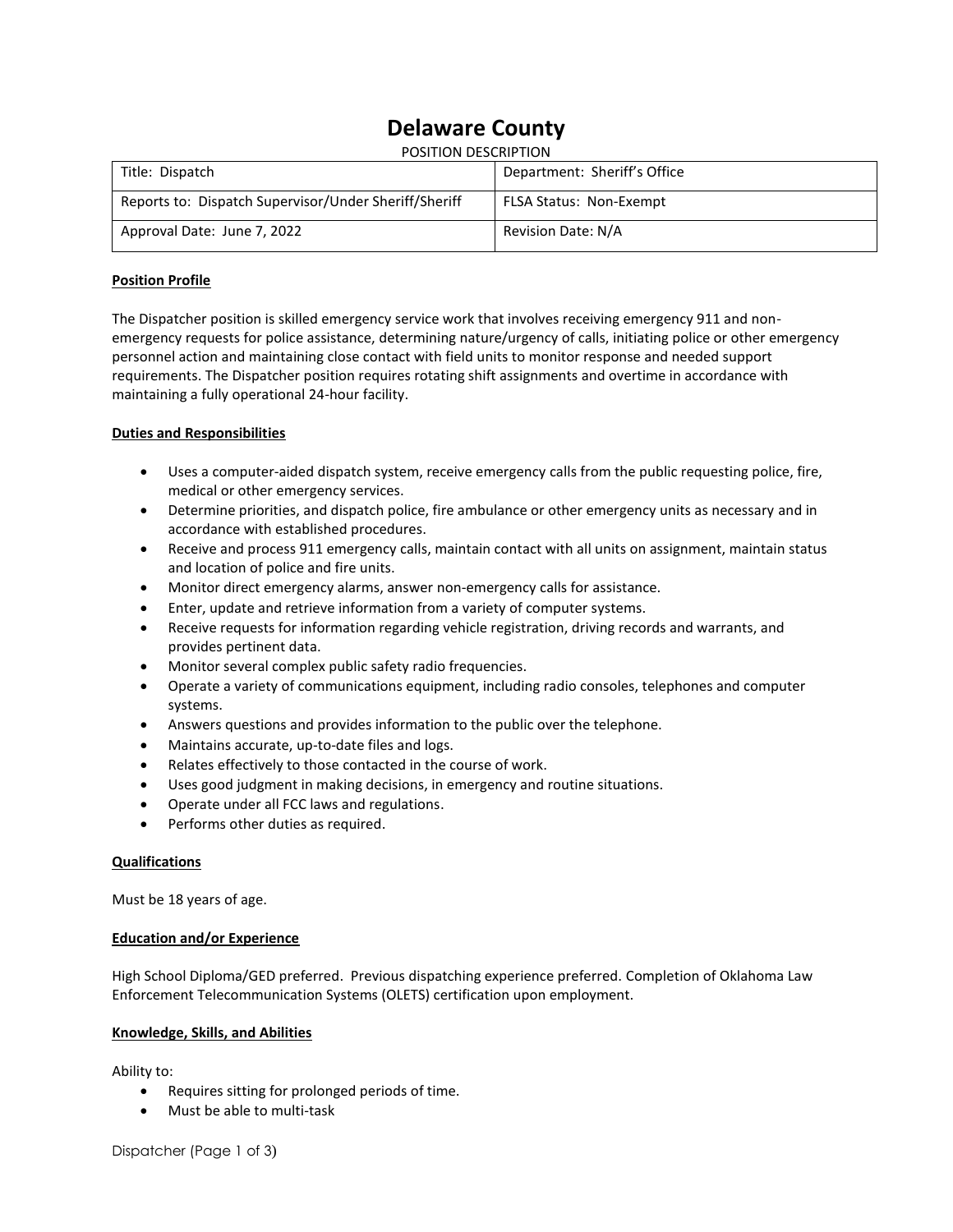- Be able to handle stressful situations in a calm and professional manor.
- Ability to operate radio console, computer, telephone system and fax machine.
- Read, write, speak and understand the English language.
- Protect the County's value by keeping information confidential.
- Utilize MS Office products at basic (create new documents, open/edit existing documents) to intermediate (import/export data, create templates) skill level.
- Exercise sound judgment and solicit assistance for decisions in a manner consistent with the essential job duties and responsibilities.
- See problems and avoid situations that could be deemed illegal or represent a safety hazard to fellow employees or guests.
- Maintain physical condition and stamina appropriate to performance of assigned duties.
- Update job knowledge by participating in educational opportunities; professional organizations; attending expos/conventions; and developing or maintaining professional networks.

### **Physical Demands**

The physical demands described here are representative of those that must be met by an employee to successfully perform the essential functions of this job. Reasonable accommodations may be made to enable individuals with disabilities to perform the essential functions.

While performing the duties of this job, the employee is regularly required to use hands to finger, handle, or feel; reach with hands and arms; and talk or hear. The employee frequently is required to stand; walk; and stoop, kneel, crouch or crawl. The employee is occasionally required to sit and climb or balance. The employee must regularly lift and/or move up to fifteen (15) pounds. Specific vision abilities required by this job include close vision, distance vision, color vision, peripheral vision, depth perception, and ability to adjust focus. This is a safety sensitive position.

### **Work Environment**

The work environment characteristics described here are representative of those an employee encounters while performing the essential functions of this job. The noise level in the work environment is low to moderate . The employee is occasionally exposed to risks associated with travel between properties and back and forth to other areas as may be required due to business demands. Dispatcher will be working in stressful situations at times due to multiple incoming calls, including some parties that may be hostile, angry, ill, scared or suicidal.

The above job description is not intended as, nor should it be construed as, exhaustive of all responsibilities, skills, efforts, or working conditions associated with this job. The duties and responsibilities listed within this job description are subject to change or reassignment by management at any time.

Read and Sign:

I have read the above job description and received a copy of said description. I understand and am fully aware of the requirements of the position. I hereby acknowledge and agree that I am capable of fulfilling all job duties and requirements, including the physical requirements, and that I am fully able to comply with the job description.

\_\_\_\_\_\_\_\_\_\_\_\_\_\_\_\_\_\_\_\_\_\_\_\_\_\_\_\_\_\_\_\_\_\_\_\_\_\_\_\_\_\_\_\_\_\_\_\_\_\_\_\_\_\_\_\_\_\_\_\_\_\_\_\_\_\_\_\_\_\_\_\_\_\_\_\_\_\_\_\_\_\_\_\_\_\_\_\_\_\_\_\_\_

Employee's Name (Printed) and the control of the control of the control of the control of the control of the control of the control of the control of the control of the control of the control of the control of the control

Employee's Name (Signature) and the control of the control of the control of the control of the control of the control of the control of the control of the control of the control of the control of the control of the contro